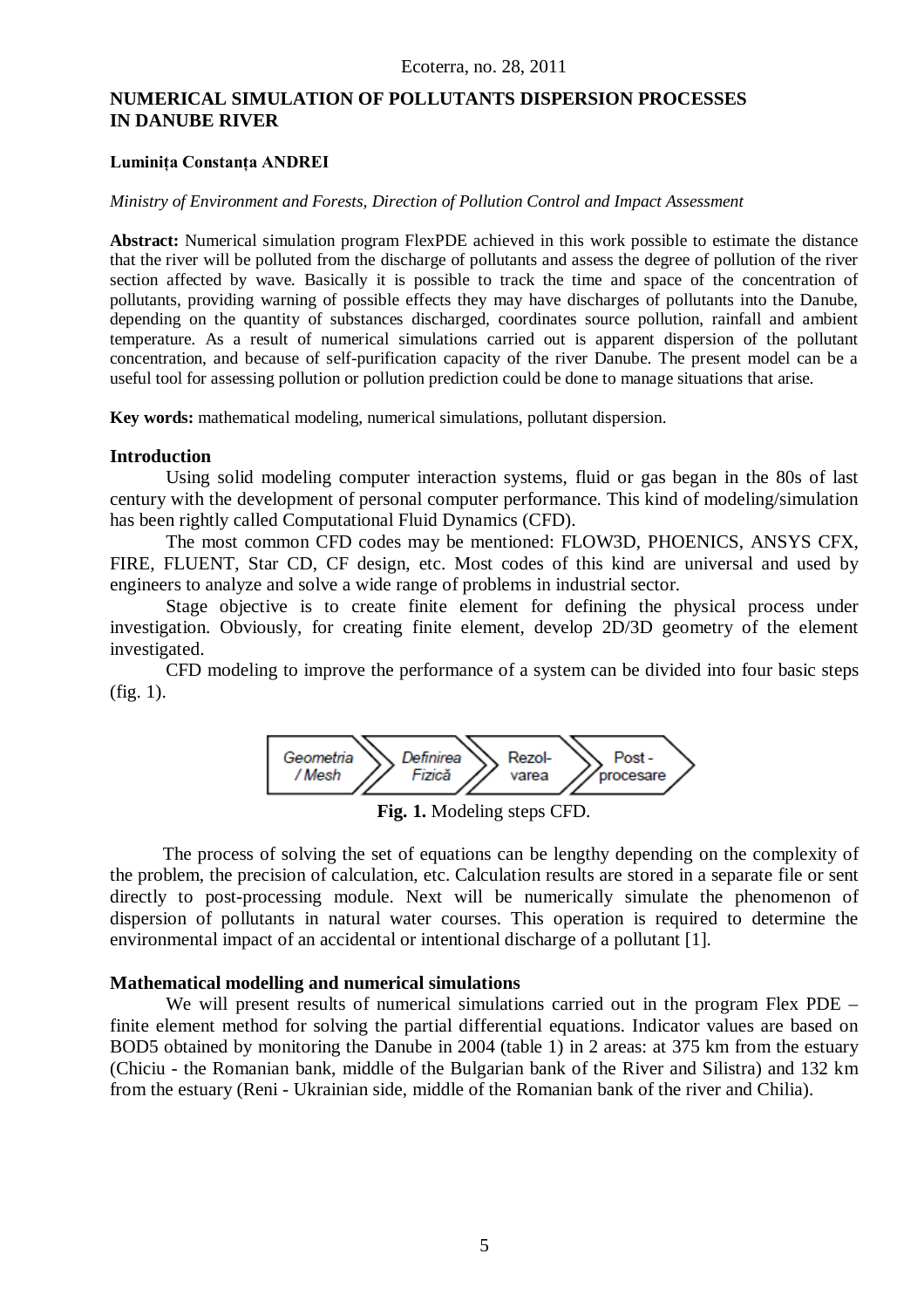#### Ecoterra, no. 28, 2011

| Indicators monitored in the Danube in 2004 |                         |        |            |
|--------------------------------------------|-------------------------|--------|------------|
|                                            | CBO <sub>5</sub> (mg/l) |        |            |
| distance from discharge mouth              | left bank               | middle | right bank |
| 375 (km)                                   |                         |        |            |
| 132 (km)                                   |                         |        |            |

**Table 1**

To determine the distribution of the dispersion of pollutants in natural water course has been integrated numerically the dispersion equation [2, 3]:

$$
\frac{dc}{dt} + u\frac{dc}{dx} + v\frac{dc}{dy} = D_m \left(\frac{d^2c}{dx^2} + \frac{d^2c}{dy^2}\right) + D_{px}\frac{d^2c}{dx^2} + D_{py}\frac{d^2c}{dy^2} - K^*C^2 \quad (1)
$$

where  $D$  – molecular dispersion coefficient,  $u - x$ -axis velocity field,  $v - y$ -axis velocity field.

Transposed Flex PDE program [4, 5, 6]:

 $dt(c)+u*dx(c)+v*dy(c)=Dm*dxx(c)+Dm*dyy(c)+dx(Dpx*dx(c))+dy(Dpy*dy(c)]{-K*c^2}$  (2)

For 2D modeling of the dispersion of pollutants in the Danube area we chose a modeling with the following characteristics (fig. 2a, 2b, 2c):

 $-$  lenght = 143 km;

- width  $= 0.5$  km;

- determined pollutant concentration at 375 km from the estuary, left bank (Bulgarian) 2.7 mg/l, the middle of the river 2.4 mg/l and on the right bank (Romanian) 2.1 mg/l.

We made three modeling, based on the following values: speed  $u=2$  m/s, molecular dispersion coefficients  $Dpx=2$ ,  $Dpy=2$  and  $Dm=0.155$ , K=0.1, varying the velocity in 3 situations, such in figures 2a, 2b, 2c (modeling no.  $1 - v = 0$  m/s).



**Fig. 2a.** Graphical representation of the evolution of pollutant concentration.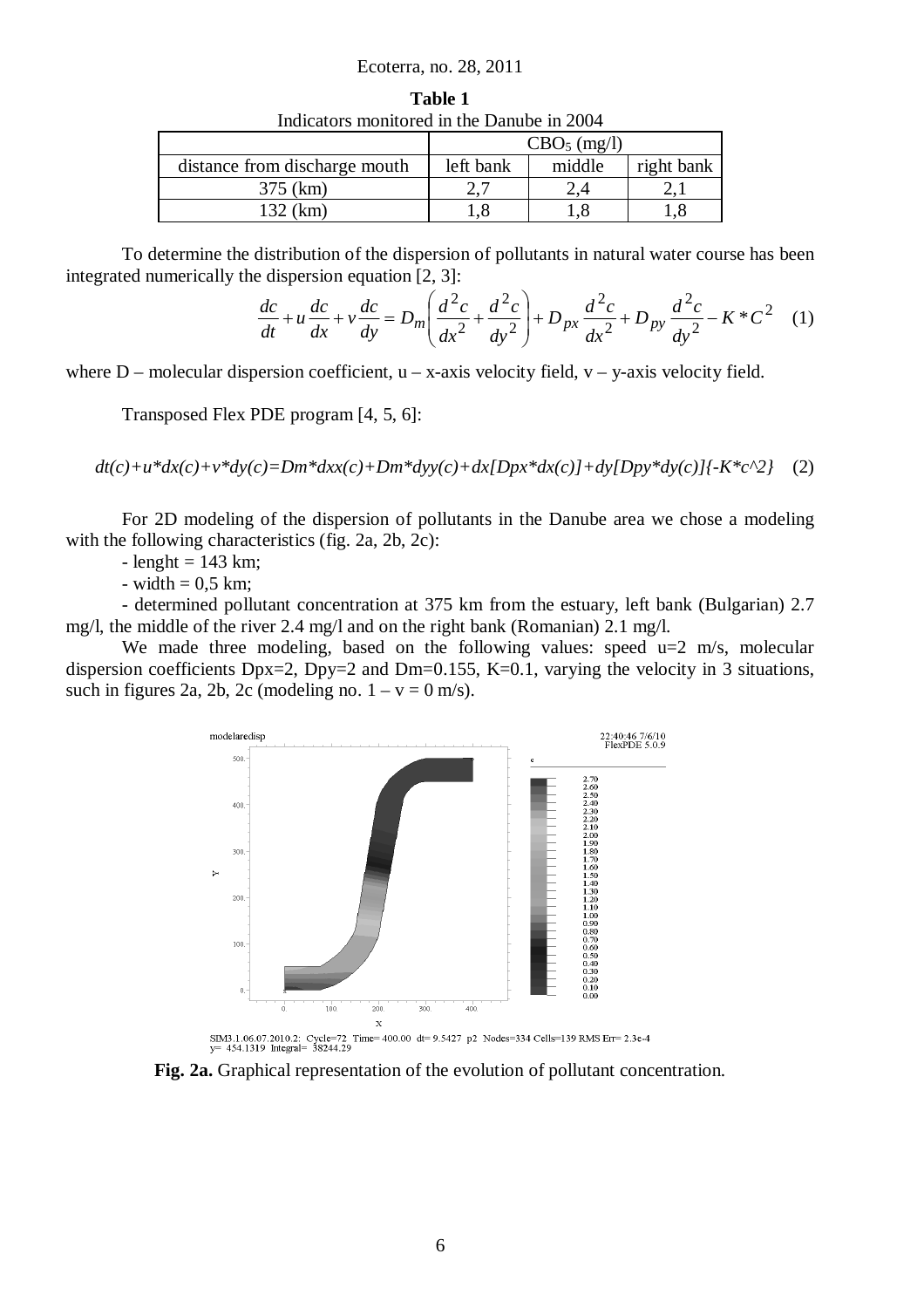Ecoterra, no. 28, 2011



**Fig. 2b.** Pollutant concentration profiles in the simulation.



**Fig. 2c.** Graphical representation of the evolution of pollutant concentration.

To highlight the pollutant dispersion in the Danube continues to show a detailed flow at different times of dispersion (fig. 3a, 3b, 3c).



**Fig. 3a.** Graphical representation of the evolution of pollutant concentration at  $t = 40$ .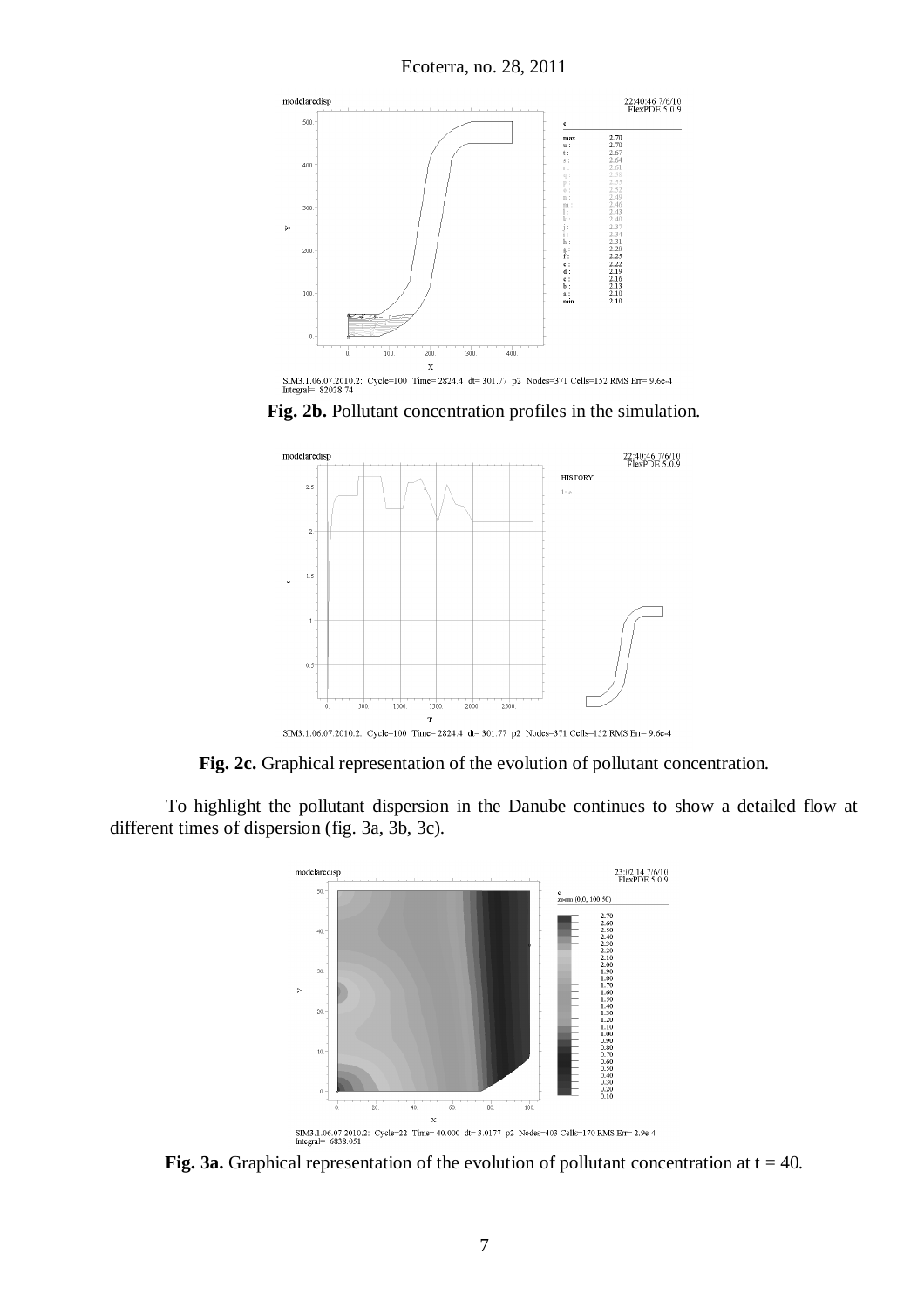

**Fig. 3b.** Graphical representation of the evolution of pollutant concentration at  $t = 100$ .



**Fig. 3c.** Graphical representation of the evolution of pollutant concentration at  $t = 400$ .

Modeling no.  $2 - v = 0.2$  m/s (fig. 4a, 4b, 4c):



**Fig. 4a.** Graphical representation of the evolution of pollutant concentration.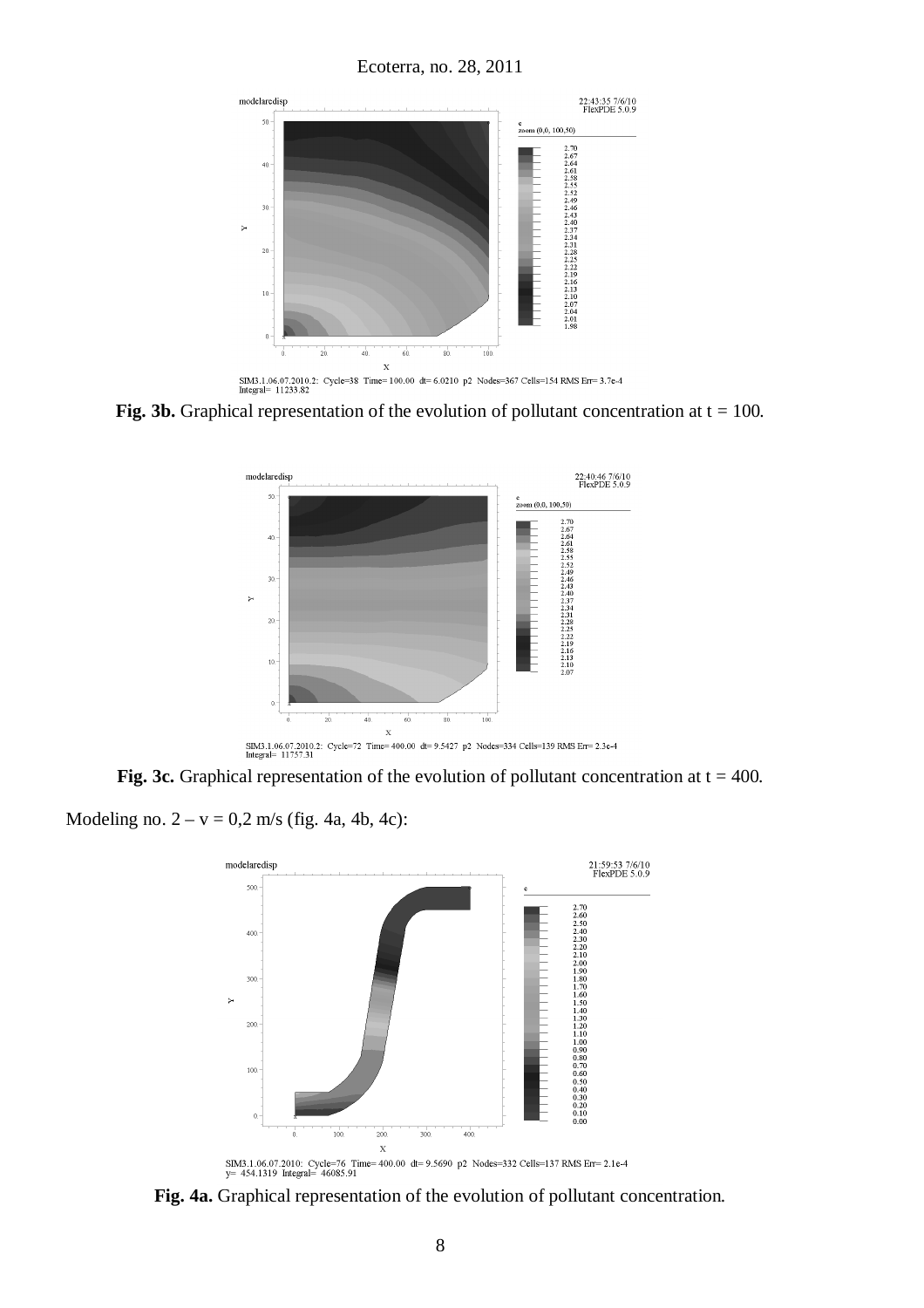

X<br>
SIM3.1.06.07.2010: Cycle=100 Time=1491.0 dt=95.690 p2 Nodes=410 Cells=171 RMS Err=8.5e-4<br>
Integral=85696.27





**Fig. 4c.** Graphical representation of the evolution of pollutant concentration.

Detail of flow at different times of dispersion are given in fig. 5a, 5b, 5c.



**Fig. 5a.** Graphical representation of the evolution of pollutant concentration at  $t = 40$ .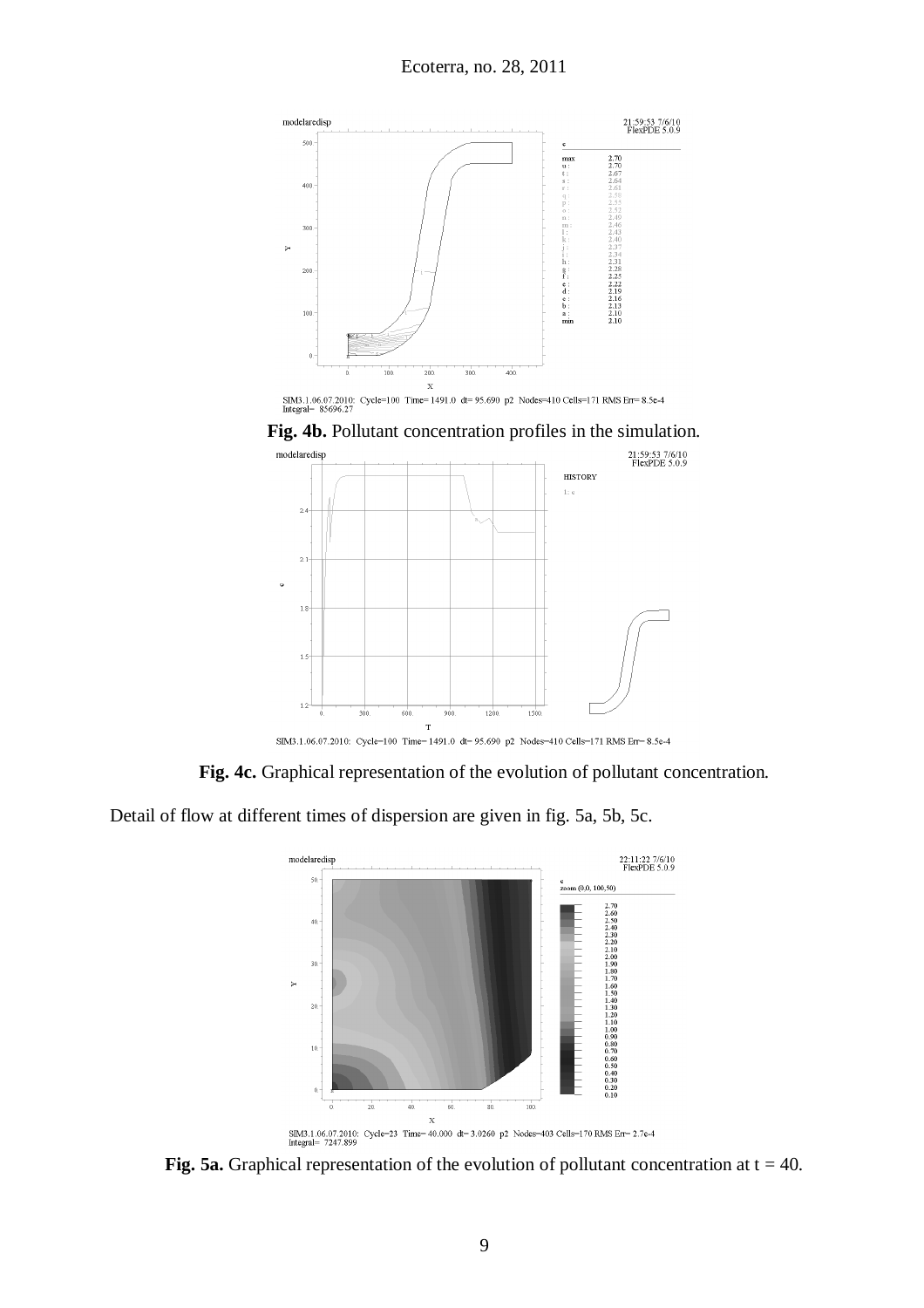

**Fig. 5b.** Graphical representation of the evolution of pollutant concentration at  $t = 100$ .



**Fig. 5c.** Graphical representation of the evolution of pollutant concentration at  $t = 400$ .

Modeling no.  $3 - v = 0.5$  m/s (fig. 6a, 6b, 6c):



**Fig. 6a.** Graphical representation of the evolution of pollutant concentration.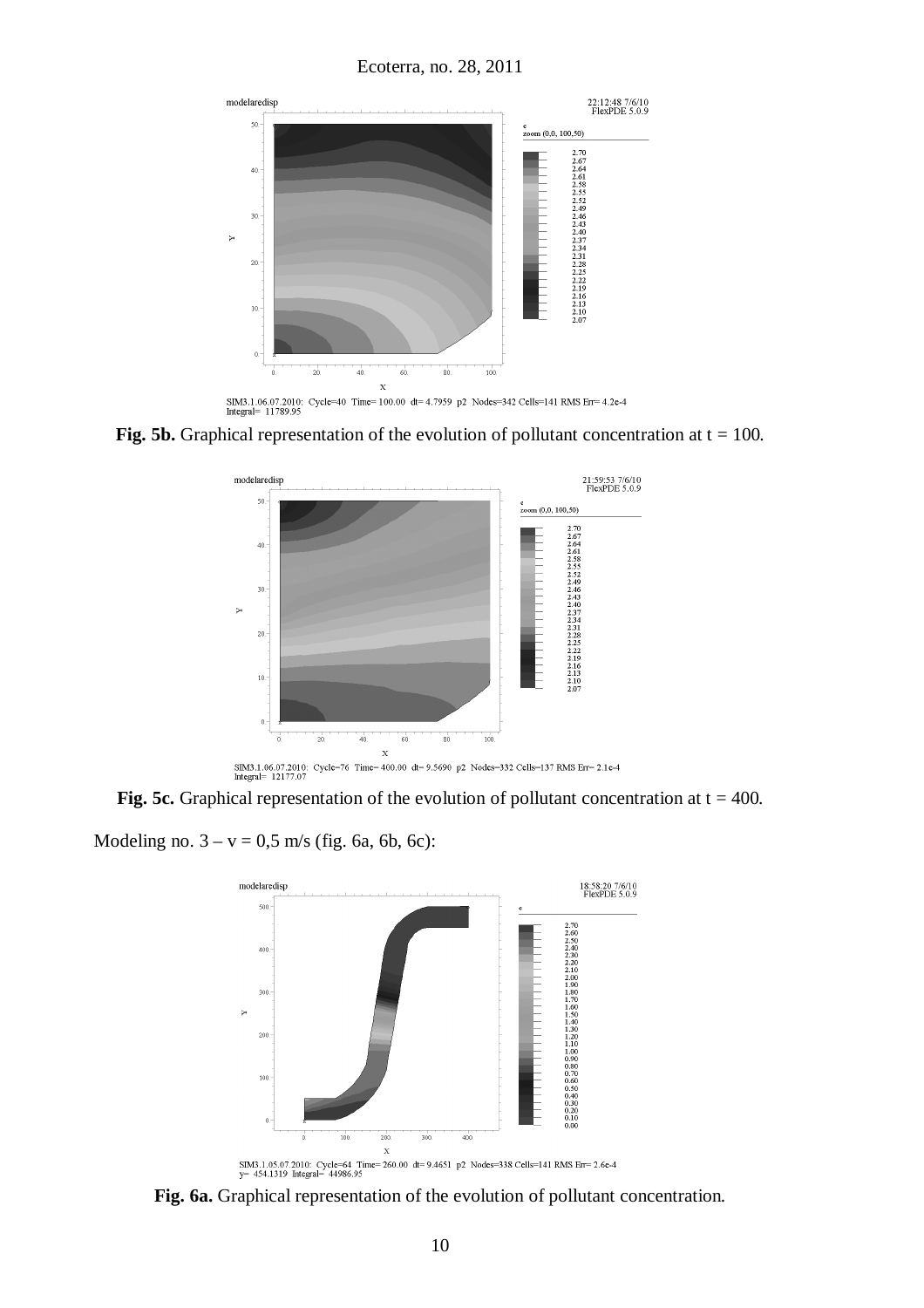

 $X$ <br>SIM3.1.05.07.2010: Cycle=60 Time= 220.00 dt= 9.4651 p2 Nodes=338 Cells=141 RMS Err= 2.6e-4 Integral= 40675.30

**Fig. 6b.** Pollutant concentration profiles in the simulation.



SIM3.1.05.07.2010: Cycle=63 Time=250.00 dt=9.4651 p2 Nodes=338 Cells=141 RMS Err=2.6e-4

**Fig. 6c.** Graphical representation of the evolution of pollutant concentration.

Details of flow at different times of dispersion are given in fi. 7a, 7b, 7c.



**Fig. 7a.** Graphical representation of the evolution of pollutant concentration at  $t = 40$ .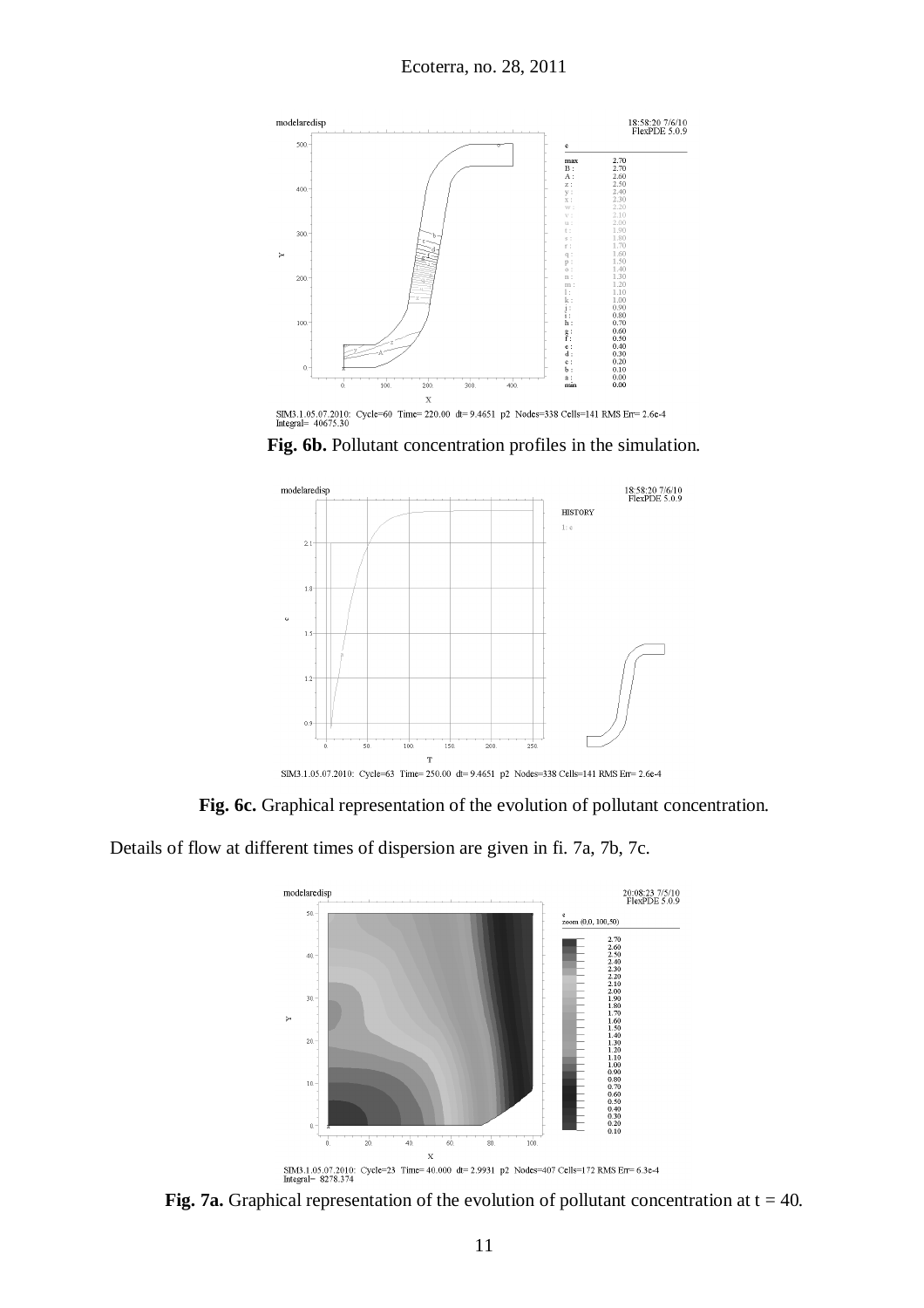

SIM3.1.05.07.2010: Cycle=42 Time=100.00 dt=4.7438 p2 Nodes=338 Cells=141 RMS Err=3.3e-4<br>Integral= 12539.15

**Fig. 7b.** Graphical representation of the evolution of pollutant concentration at  $t = 100$ .



**Fig. 7c.** Graphical representation of the evolution of pollutant concentration at  $t = 400$ .

### **Conclusions**

The model developed allows estimating the distance to the river will be polluted from the discharge of pollutants and assessing the degree of pollution of the river section affected by the wave. Basically it is possible to track the time and space of the concentration of pollutants, providing warning of possible effects they may have discharges of pollutants into the Danube, depending on the quantity of substance spilled, contact source pollution, rainfall and ambient temperature. As a result of numerical simulations carried out in the program can be seen Flex PDE dispersion of pollutant concentration and self-purification capacity due to the Danube River. The present model can be a useful tool for assessing pollution or pollution prediction could be done to manage situations that arise.

### **References**

1. Bălănescu L. V. - *Modelarea şi simularea proceselor de dispersie a poluanţilor pe Dunăre* (Mathematical modeling and numerical simulation of pollutants dispersion processes in Danube River), teză de doctorat

2. Beck M. B., 1991 - *Principles of modeling,* Wat. Sci. Tech., Vol. 24, no. 6

3. Robescu D., Robescu Diana, 1998 - *Dinamica fluidelor polifazate poluante,* Universitatea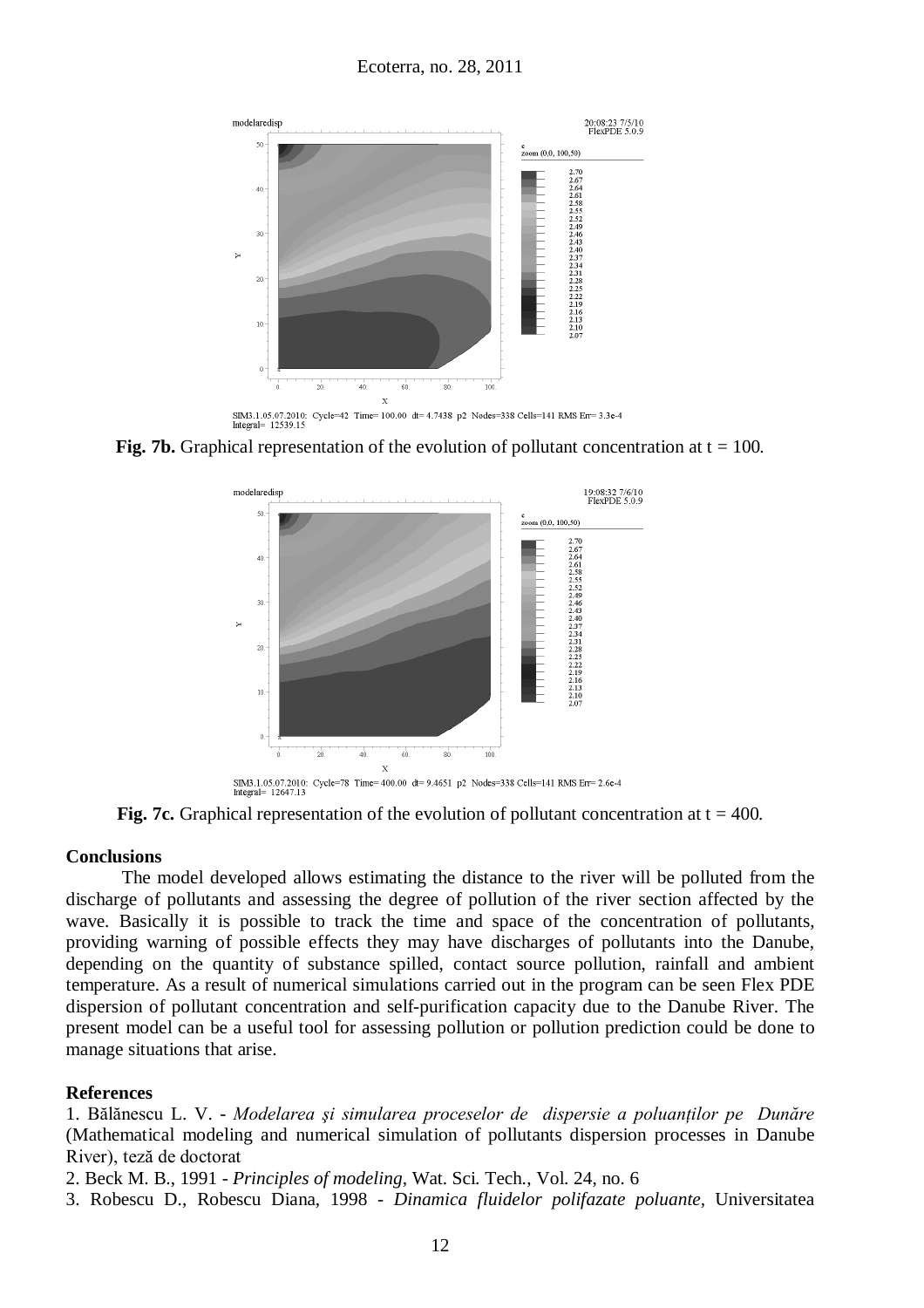Politehnica Bucureşti

4. Robescu D., Lanyi Sz., Robescu Diana, Constantinescu I., 2000 - *Tehnologii, instalaţii şi echipamente pentru epurarea apei,* Editura Tehnică, Bucureşti

5. Robescu Diana, Lanyi Sz., Verestoy A., Robescu D., 2004 - *Modelarea şi simularea proceselor de epurare,* Editura Tehnică, Bucureşti

6. Mandiş I. C., Robescu D., Năsărîmbă B., Petrescu G., Poruţ A., 2009 - *Designing Methods Based on Mathematical Modelling and Numerical Simulations for Compact Wastewater Treatment Plants,* 4th International Conference on Energy and Environment-CIEM 2009, 12-14 November 2009, Bucharest, CD support

## **Contact data**

Luminiţa ANDREI: Ministry of Environment and Forests, Direction of Pollution Control and Impact Assessment.